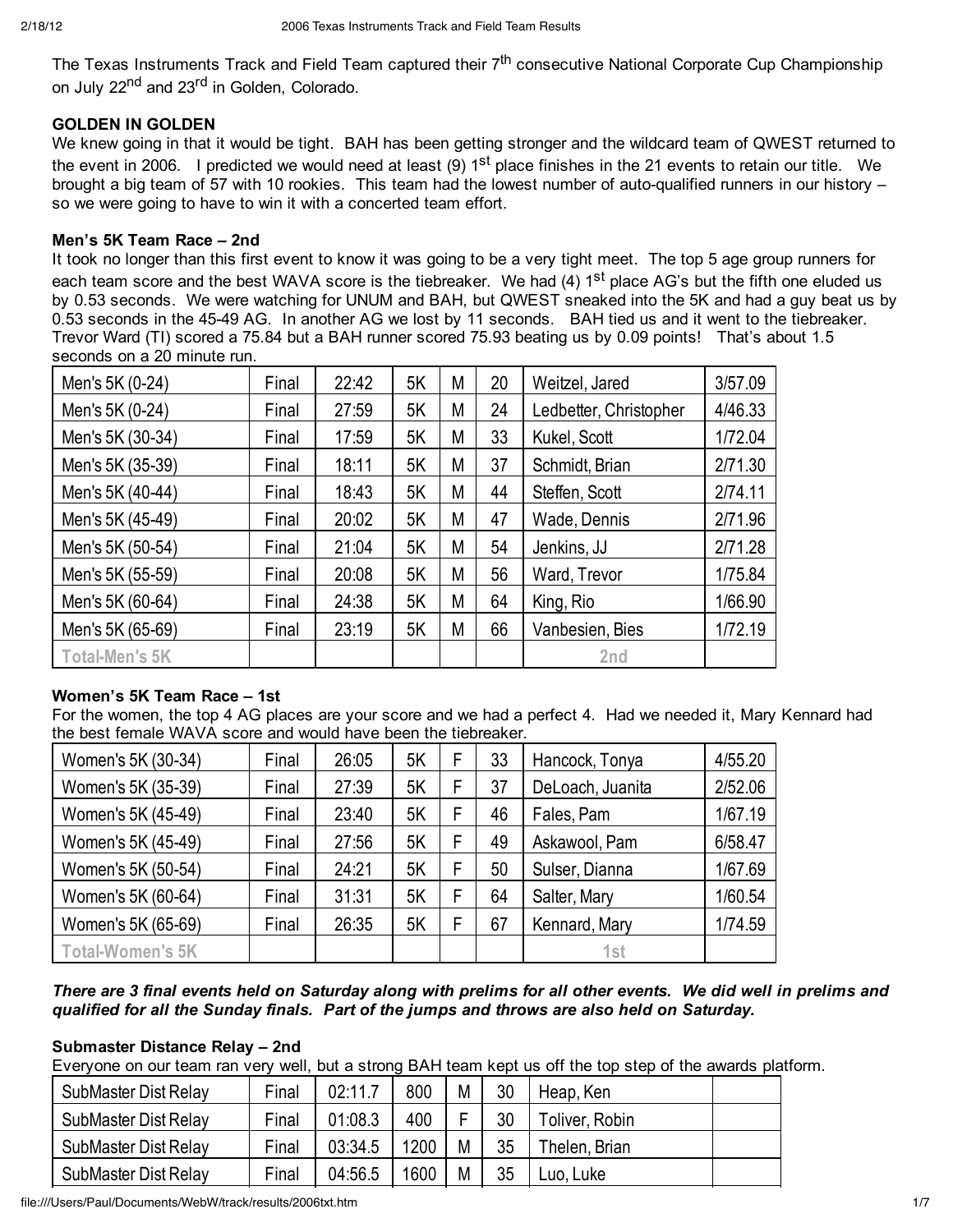| Total-SubMaster Dist | E 4<br>. J<br>$\cdots$ |  | 'nı |  |
|----------------------|------------------------|--|-----|--|
|                      |                        |  |     |  |

# **Executive Relay – 1st**

Solid performances all around gave us a comfortable win in this event.

| Executive Relay              | Final | 02:58.1 | 800  | F | 30 | Howard, Vonnie    |  |
|------------------------------|-------|---------|------|---|----|-------------------|--|
| Executive Relay              | Final | 00:59.1 | 400  | M | 30 | Fortenberry, Todd |  |
| Executive Relay              | Final | 02:23.2 | 800  | M | 30 | Heap, Ken         |  |
| Executive Relay              | Final | 05:34.4 | 1600 | M | 30 | Wade, Dennis      |  |
| <b>Total-Executive Relay</b> |       | 11:54.8 |      |   |    | 1st               |  |

### **Distance Relay – 2nd**

Particularly punishing this year at altitude. Everyone ran well, but we couldn't overcome the young BAH team. This is an open age event in most slots, but our team had three folks over 40 and two in their 30's.

|                             | Fin/  | 06            |             |            |      |                |         |
|-----------------------------|-------|---------------|-------------|------------|------|----------------|---------|
| <b>2006 Event</b>           | Pre   | <b>Result</b> | <b>Dist</b> | <b>Sex</b> | Age  | 06 Name        | Pl/Wava |
| Distance Relay              | Final | 07:11.4       | 1600        | F          | Open | Nagel, Heidi   |         |
| Distance Relay              | Final | 02:15.2       | 800         | M          | Open | Thelen, Brian  |         |
| Distance Relay              | Final | 05:15.4       | 1600        | M          | 40   | Steffen, Scott |         |
| Distance Relay              | Final | 05:18.2       | 1600        | M          | Open | Schmidt, Brian |         |
| Distance Relay              | Final | 11:16.4       | 3200        | M          | Open | Kukel, Scott   |         |
| <b>Total-Distance Relay</b> |       | 31:16.6       |             |            |      | 2nd            |         |

## *Sunday morning kicked off with the 10K road races.*

### **Men's 10K – 1st**

Steffen and Schmidt were laser focused on chasing the BAH guys who edged them in their age groups in the 5K. Falk Alicke joined us at the last minute from the TI Longmont office and we lined it up. Rio, Trevor, and Bies all took 1<sup>st</sup> again and we had some cushion as we grabbed 3 other firsts – Steffen, Alicke, and Tucker all took 1<sup>st</sup> to give us more than enough to win. Had we needed the WAVA tiebreaker Steffen would have won that. Great comeback by the men's road team.

| Men's 10K (0-24)       | Final | 49:08 | 10K        | М | 23 | Weitzel, Jared  | 2/54.88 |
|------------------------|-------|-------|------------|---|----|-----------------|---------|
| Men's 10K (30-34)      | Final | 42:11 | 10K        | М | 33 | Kukel, Scott    | 4/63.92 |
| Men's 10K (30-34)      | Final | 39:04 | 10K        | М | 34 | Alicke, Falk    | 1/69.03 |
| Men's 10K (35-39)      | Final | 37:52 | <b>10K</b> | М | 37 | Schmidt, Brian  | 2/71.20 |
| Men's 10K (40-44)      | Final | 38:20 | 10K        | М | 44 | Steffen, Scott  | 1/74.81 |
| Men's 10K (45-49)      | Final | 41:12 | 10K        | М | 47 | Tucker, Dave    | 1/41:12 |
| Men's 10K (45-49)      | Final | 43:46 | 10K        | М | 47 | Drumm, Jim      | 2/67.55 |
| Men's 10K (55-59)      | Final | 42:23 | 10K        | М | 56 | Ward, Trevor    | 1/74.50 |
| Men's 10K (60-64)      | Final | 51:28 | 10K        | М | 64 | King, Rio       | 1/66.21 |
| Men's 10K (65-69)      | Final | 48:24 | <b>10K</b> | М | 66 | Vanbesien, Bies | 1/71.93 |
| <b>Total-Men's 10K</b> |       |       |            |   |    | 1st             |         |

### **Women's 10K – 1st**

The women repeated their 5K feat, but it wasn't easy. Pam Fales was hurting and held on like a true team player to secure that fourth 1<sup>st</sup> place and give the women their second road victory.

| Women's 10K (30-34) | Final | 56:12 | 10K | າາ<br>JJ | Hancock, Tonya | 5/53.23 |
|---------------------|-------|-------|-----|----------|----------------|---------|
| Women's 10K (45-49) | Final | 51:05 | 10K | 46       | Fales, Pam     | 1/64.27 |
| Women's 10K (50-54) | Final | 50:56 | 10K | 50       | Sulser, Dianna | 1/66.82 |

file:///Users/Paul/Documents/WebW/track/results/2006txt.htm 2/7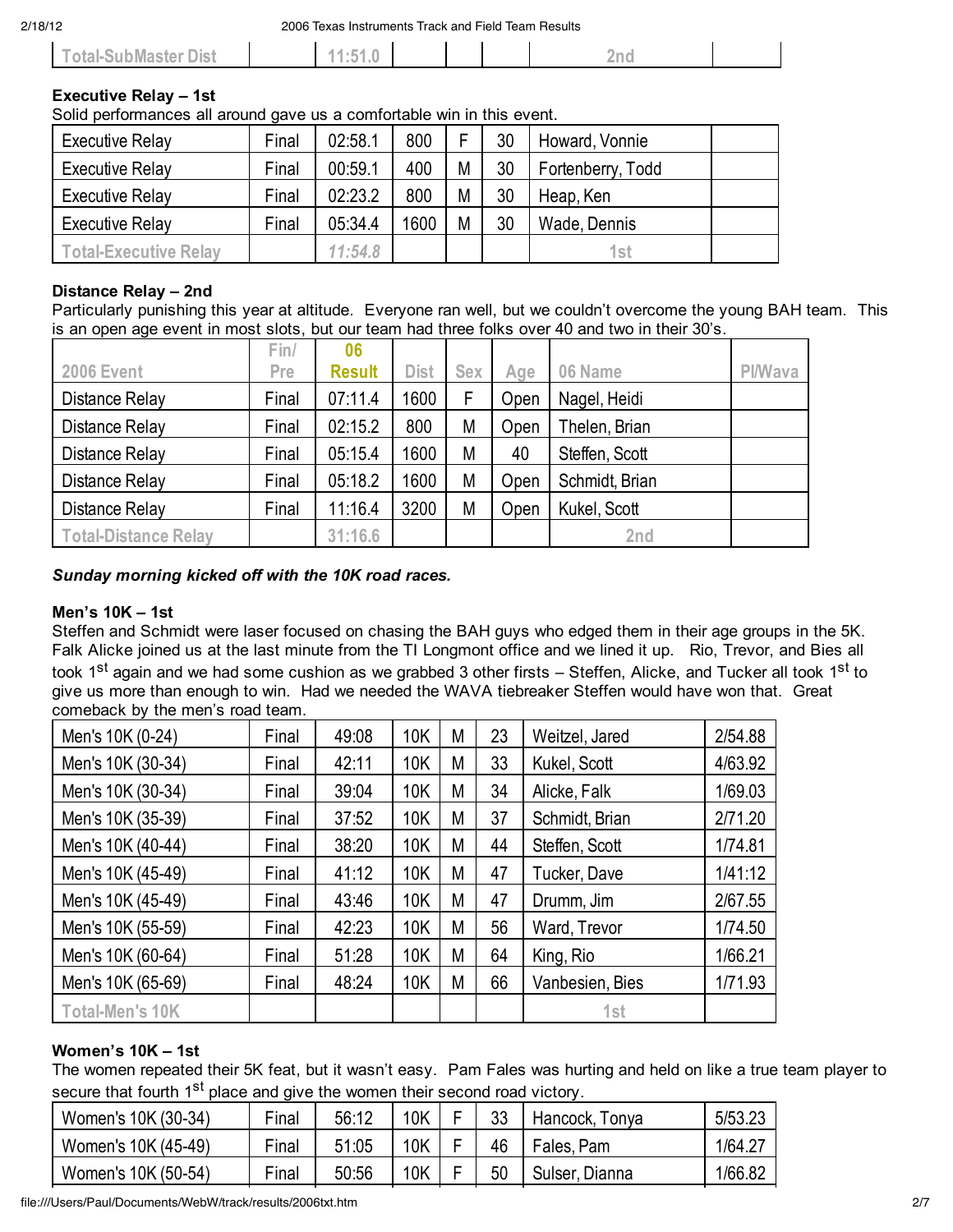2/18/12 2006 Texas Instruments Track and Field Team Results

| Women's 10K (60-64) | Final | 68:02 | 10K | - | 64 | Salter, Mary  | 1/57.89 |
|---------------------|-------|-------|-----|---|----|---------------|---------|
| Women's 10K (65-69) | Final | 57:09 | 10K | - | 67 | Kennard, Mary | 171.55  |
| ˈotal-Women's 10K   |       |       |     |   |    | 1st           |         |

### **4x100m relay – 2nd**

We saw an impressive QWEST team in the prelims with the 1998 world indoor 200m champ Kevin Little on anchor. We were focused and knew we needed a great time. We were all flying around the track and well ahead of our competition – until the final baton pass. It was a beautiful blind exchange at top speed, but the baton squirted out of Aaron's hand (sweat, sunscreen, or a combo?). What's amazing is that he chased it down, picked it up, and still got

us in  $2^{nd}$  place. BAH won and the overall race tightened.

| 4 x 100 Relay        | Final | 15.3 | 100 |   | 40   | Samilton, Cynthia |
|----------------------|-------|------|-----|---|------|-------------------|
| 4 x 100 Relay        | Final | 12.7 | 100 |   | Open | Faluade, Loretta  |
| 4 x 100 Relay        | Final | 11.3 | 100 | М | 40   | Westbrook, Paul   |
| $4 \times 100$ Relay | Final | 15.2 | 100 | М | Open | Hall, Aaron       |
| Total-4 x 100 Relay  |       | 54.5 |     |   |      | 2nd - baton drop  |

## **Women's 800m Team – 3rd**

Viola S and Beth M couldn't make it this year, so we were without out two strongest 800m females. Heidi and Vonnie have been working hard all year, and they looked great running in this open age event. BAH won however.

| Women's 800 Team              | Final | 03:09.7 | 800 |   | Open | Nagel, Heidi   |  |
|-------------------------------|-------|---------|-----|---|------|----------------|--|
| Women's 800 Team              | Final | 02:54.7 | 800 | - | ∪pen | Howard, Vonnie |  |
| <sup>r</sup> otal-Women's 800 |       | 06:04.4 |     |   |      | 3rd            |  |

## **3 Lap Sprint – 2nd**

Despite running a very strong team we fell a few seconds short on this event. BAH won again.

| 3 Lap Sprint              | Final | 00:29.9 | 200 |   | <b>Jpen</b> | Larzelere, Tara   |  |
|---------------------------|-------|---------|-----|---|-------------|-------------------|--|
| 3 Lap Sprint              | Final | 00:23.7 | 200 | M | Open        | Sarpong, Benjamin |  |
| 3 Lap Sprint              | Final | 00:52.6 | 400 | M | Open        | Girroir, Jared    |  |
| 3 Lap Sprint              | Final | 00:50.5 | 400 | M | Open        | Grant, Chris      |  |
| <b>Total-3 Lap Sprint</b> |       | 02:36.6 |     |   |             | $\sim$ nd         |  |

### **Men's Mile Team – 3rd**

Young male milers and young female 800m runners are apparently an endangered species at TI. We threw a couple of guys over 45 into an open age event. They got some nice bronze medals for their effort. BAH won this one and the team title was starting to tilt in their favor. They had (7)  $1<sup>st</sup>$  places to our (4).

| Men's Mile Team         | Final | 05:33.4 | 1600 | M | Open | $\tau$ ucker, Dave |  |
|-------------------------|-------|---------|------|---|------|--------------------|--|
| Men's Mile Team         | Final | 05:40.5 | 1600 | M | Open | Wade, Dennis       |  |
| <b>Total-Men's Mile</b> | droc  | 11:13.9 |      |   |      | 3rd                |  |

*Everyone on the TI team had been running very well, but BAH was running great and we were missing a couple of top athletes. As I looked around the stands I didn't see worry – I saw confidence. I didn't see concern – I saw focus. I don't know what happens with this group of people, but for the last 7 years they have refused to quit and refused to lose. Maybe it's the way Rio can take an average athlete and turn them into a track competitor. Maybe it's the inspiration provided by Tony, who is about to turn 70. I don't know exactly what it is, but it's sure a great thing to be around. I began scanning the upcoming races to make sure everything was optimized.*

### **4x200 Relay – 1st**

This team ran so well that Benjamin was coasting to save energy in case I needed him later. He didn't see Kevin Little coming up on him, but the team lead was too great even for a world champion to make up. We won by almost 3 seconds.

 $\sim$  1  $\mathbf{I}$ 

 $\mathbf{I}$ 

 $\mathbf{I}$ 

file:///Users/Paul/Documents/WebW/track/results/2006txt.htm 3/7

 $\mathbf{I}$ 

 $\mathbf{I}$ 

 $\mathbf{I}$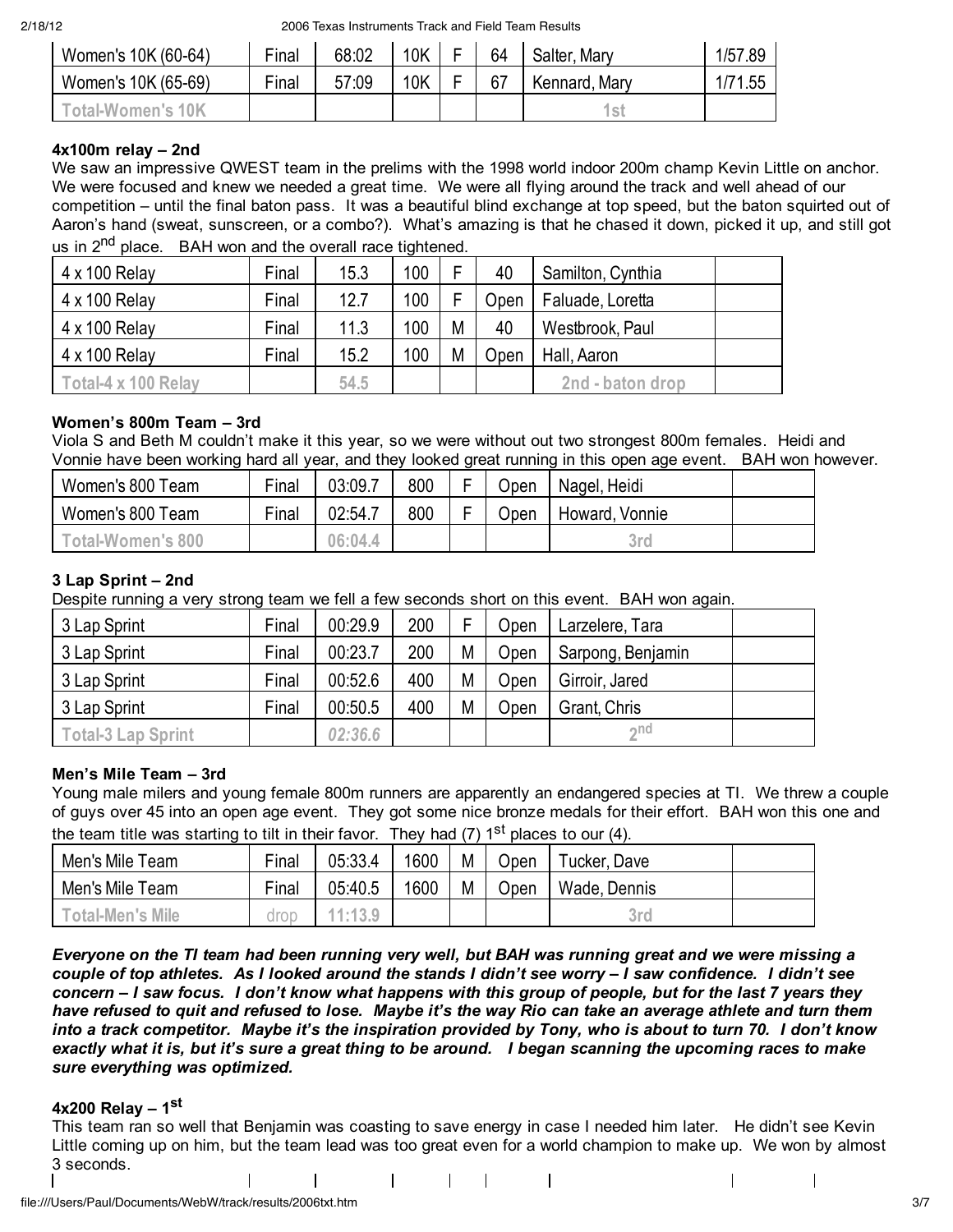2/18/12 2006 Texas Instruments Track and Field Team Results

| $4 \times 200$ Relay | Final | በበ∙25 7 | 200 | M | 40   | Flliott Mike      |
|----------------------|-------|---------|-----|---|------|-------------------|
| $4 \times 200$ Relay | Final | 00:28.5 | 200 | M | 50   | Jenkins, JJ       |
| 4 x 200 Relay        | Final | 00:27.5 | 200 |   | Jpen | Faluade, Loretta  |
| 4 x 200 Relay        | Final | 00:25.1 | 200 | M | Open | Sarpong, Benjamin |
| Total-4 x 200 Relav  |       | 01:46.8 |     |   |      | 1st               |

# **Seniors Relay – 1st**

We are so talented and deep in the older age groups that we would probably take 1<sup>st</sup> and 2<sup>nd</sup> if they let us enter two teams. Tony had just been inducted into the USCAA Hall of Fame and he kicked it off and the team never looked back.

| Senior's Relay              | Final | 00:30.7 | 200 | M | 60 | Deatherage, Tony |
|-----------------------------|-------|---------|-----|---|----|------------------|
| Senior's Relay              | Final | 01:04.0 | 400 | M | 50 | Bosshart, Pat    |
| Senior's Relay              | Final | 00:34.8 | 200 |   | 60 | Walker, Sheila   |
| Senior's Relay              | Final | 01:44.4 | 600 | M | 50 | McGehee, John    |
| Senior's Relay              | Final | 01:03.0 | 400 | M | 50 | Haschke, Russell |
| <b>Total-Senior's Relay</b> |       | 04:56.9 |     |   |    | 1st              |

# **Women's Relay – 2nd**

Robin Toliver stepped up a few weeks ago and ran a couple of 800m legs to try and give us a chance here. This was probably the most exciting finish I've seen in a long time. UNUM was out in front of us and Robin and Claire kept it close. Mariquita got the baton for the final 400m run and was about 5 seconds back. She made up a little ground in the first 200m, but then put it in high gear. The UNUM runner could hear the crowd and feel the pressure. Mariquita kept gaining and the UNUM girl fought toward the finish. In the end we fell short by 0.26 seconds – but what an inspiring performance from Mariquita – and by Robin to get her in position.

| Women's Relay              | Final | 02:52.7 | 800 | 40   | Toliver, Robin    |  |
|----------------------------|-------|---------|-----|------|-------------------|--|
| Women's Relay              | Final | 01:13.9 | 400 | Jpen | Schoene, Claire   |  |
| Women's Relay              | Final | 01:08.5 | 400 | Jpen | Gordon, Mariguita |  |
| <b>Total-Women's Relav</b> |       | 05:15.1 |     |      | 2nd               |  |

# **Submaster Sprint Relay – 1st**

Juanita DeLoach came out to the track this year and at age 37 ran the first 200m sprint of her life. She had 3 previous runs before this final, but blasted out of the blocks for a personal best 29.9 to get this team rolling. Todd put Steven, who was coming off an early season major hamstring injury, right in position. Steven ran great to set Luke up for the final charge. Luke won going away and we had pulled into a tie with BAH for the team title with 7 victories each.

| <b>Submasters Sprint</b>    | Final | 00:29.9 | 200 |   | 30 | DeLoach, Juanita  |  |
|-----------------------------|-------|---------|-----|---|----|-------------------|--|
| <b>Submasters Sprint</b>    | Final | 00:25.4 | 200 | M | 35 | Fortenberry, Todd |  |
| <b>Submasters Sprint</b>    | Final | 00:54.4 | 400 | M | 35 | Boedeker, Steven  |  |
| <b>Submasters Sprint</b>    | Final | 02:08.0 | 800 | M | 35 | Luo, Luke         |  |
| <b>Total-Submast Sprint</b> |       | 03:57.7 |     |   |    | 1st               |  |

# Thou*gh we had tied BAH, the jumps and throws were still going and BAH had won both those events the previous year. We had only 4 track events remaining and needed to win 3 of the 4 to secure the victory.*

# **Presidents Relay – 1st**

I really appreciate all the VP's who have taken time to participate over the years. Most have busy travel schedules, but manage to fit the meet in and contribute. This year they did it again with a strong victory.

| Presidents Relay        | Final | 00:30.1 | 200 | M/F | 30 | Gordon, Mariguita |
|-------------------------|-------|---------|-----|-----|----|-------------------|
| <b>Presidents Relay</b> | Final | 01:06.5 | 400 | M/F | 30 | Stork, Hans       |
|                         |       |         |     |     |    |                   |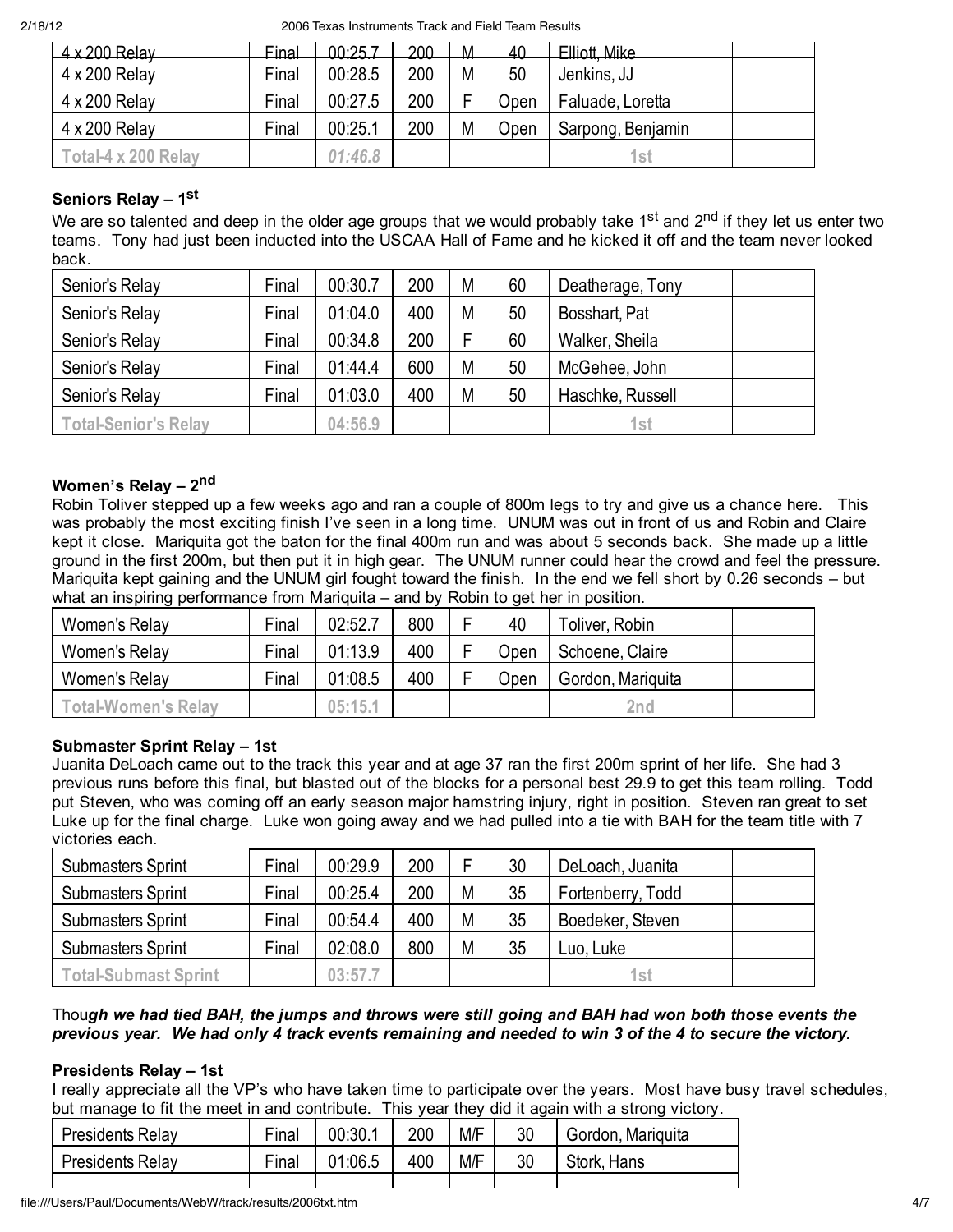| <b>Presidents Relay</b>       | Final | 02.396          | <b>ROO</b> | M/F | <b>Rosshart Pat</b> |
|-------------------------------|-------|-----------------|------------|-----|---------------------|
| <b>Total-Presidents Relay</b> |       | $-04:16.^\circ$ |            |     |                     |

*With three events remaining we had to try and win two. I felt comfortable with the Master's Team, but unsure about the other two. Rio and I began visiting with several athletes and discussing where our best chance was for victory – the Pyramid or Sprint Relay. After much thought we juggled the lineup to optimize the Sprint Relay – the final event of the day. We moved Jared out of the Pyramid into the Sprint Relay then added Benjamin on the anchor.*

### **Pyramid Relay – 2nd**

We still had a strong Pyramid team, but the young middle distance folks from BAH were too strong. But it really got interesting when Robin and the runner from UNUM took the baton together in the final lap. It looked like the UNUM runner cut Robin off on the first turn and they were toe to toe. Robin made a daring move and passed the UNUM runner on the inside coming out of the final turn and beat her down the stretch for the Silver. It was exciting.

| <b>Pyramid Relay</b>       | Final | 01:14.4 | 400  |   | Open        | Schoene, Claire |  |
|----------------------------|-------|---------|------|---|-------------|-----------------|--|
| <b>Pyramid Relay</b>       | Final | 02:09.3 | 800  | M | <b>Open</b> | Luo, Luke       |  |
| <b>Pyramid Relay</b>       | Final | 03:37.8 | 1200 | M | <b>Open</b> | Thelen, Brian   |  |
| <b>Pyramid Relay</b>       | Final | 02:16.7 | 800  | M | Open        | Heap, Ken       |  |
| <b>Pyramid Relay</b>       | Final | 01:07.5 | 400  |   | Jpen        | Toliver, Robin  |  |
| <b>Total-Pyramid Relay</b> |       | 10:25.7 |      |   |             | 2nd             |  |

## **Master's Relay – 1st**

Like the seniors, we are very strong in this event. We won by over 30 seconds and we could have fielded an even stronger team if I wasn't using a number of the masters in open age events. Mary DeLaCruz, wife of Joe, ran under the spouse rule this year and bagged a gold medal for her excellent effort. Not bad for someone with about 3 months of track experience.

| <b>Masters Relay</b>       | Final | 02:19.3 | 800 | M | 50 | lles, Robert   |  |
|----------------------------|-------|---------|-----|---|----|----------------|--|
| <b>Masters Relay</b>       | Final | 00:57.7 | 400 | M | 40 | Lewis, Stacy   |  |
| <b>Masters Relay</b>       | Final | 02:22.2 | 800 | M | 40 | Johnson, Mark  |  |
| <b>Masters Relay</b>       | Final | 00:32.7 | 200 |   | 40 | DeLaCruz, Mary |  |
| <b>Masters Relay</b>       | Final | 00:26.0 | 200 | M | 40 | Wight, Randy   |  |
| <b>Total-Masters Relav</b> |       | 06:37.9 |     |   |    | 1st            |  |

# **Team Jump – 3rd**

# **Team Throw – 3rd**

The throw results came in and stunningly UNUM won both events. We were close in the jumps and a bit back in the throws. This was after some last minute changes to the throw team. I can't say enough about a guy like Charles who will run, jump, or throw to try and help the team. A team player on a team that really knows the meaning of the word.

|                           | Fin/  | 06            |             |            |     |                     |                |
|---------------------------|-------|---------------|-------------|------------|-----|---------------------|----------------|
| <b>2006 Event</b>         | Pre   | <b>Result</b> | <b>Dist</b> | <b>Sex</b> | Age | 06 Name             | <b>PI/Wava</b> |
| Team Jump (High)          | Final | 5'10"         | HJ          | М          | 29  | Hall, Aaron         | 760            |
| Team Jump (High)          | Final | 5'0''         | HJ          | М          | 36  | Hutchinson, Charles | 722            |
| Team Jump (Long)          | Final | 21'0.5"       | LJ          | M          | 29  | Hall, Aaron         | 721            |
| Team Jump (Long)          | Final | 15'7.75"      | LJ          | М          | 36  | Hutchinson, Charles | 603            |
| <b>Total-Team Jump</b>    |       | 2806          |             |            |     | 3rd                 |                |
| <b>Team Throw Discus</b>  | Final | 83'5"         | Disc        | М          | 36  | Hutchinson, Charles | 385            |
| <b>Team Throw Discus</b>  | Final | 83'9"         | <b>Disc</b> | M          | 49  | Tolsma, Chuck       | 433            |
| <b>Team Throw Shotput</b> | Final | 28'6"         | Shot        | M          | 36  | Hutchinson, Charles | 469            |
| <b>Team Throw Shotput</b> | Final | 29'1.75"      | Shot        | M          | 49  | Tolsma, Chuck       | 591            |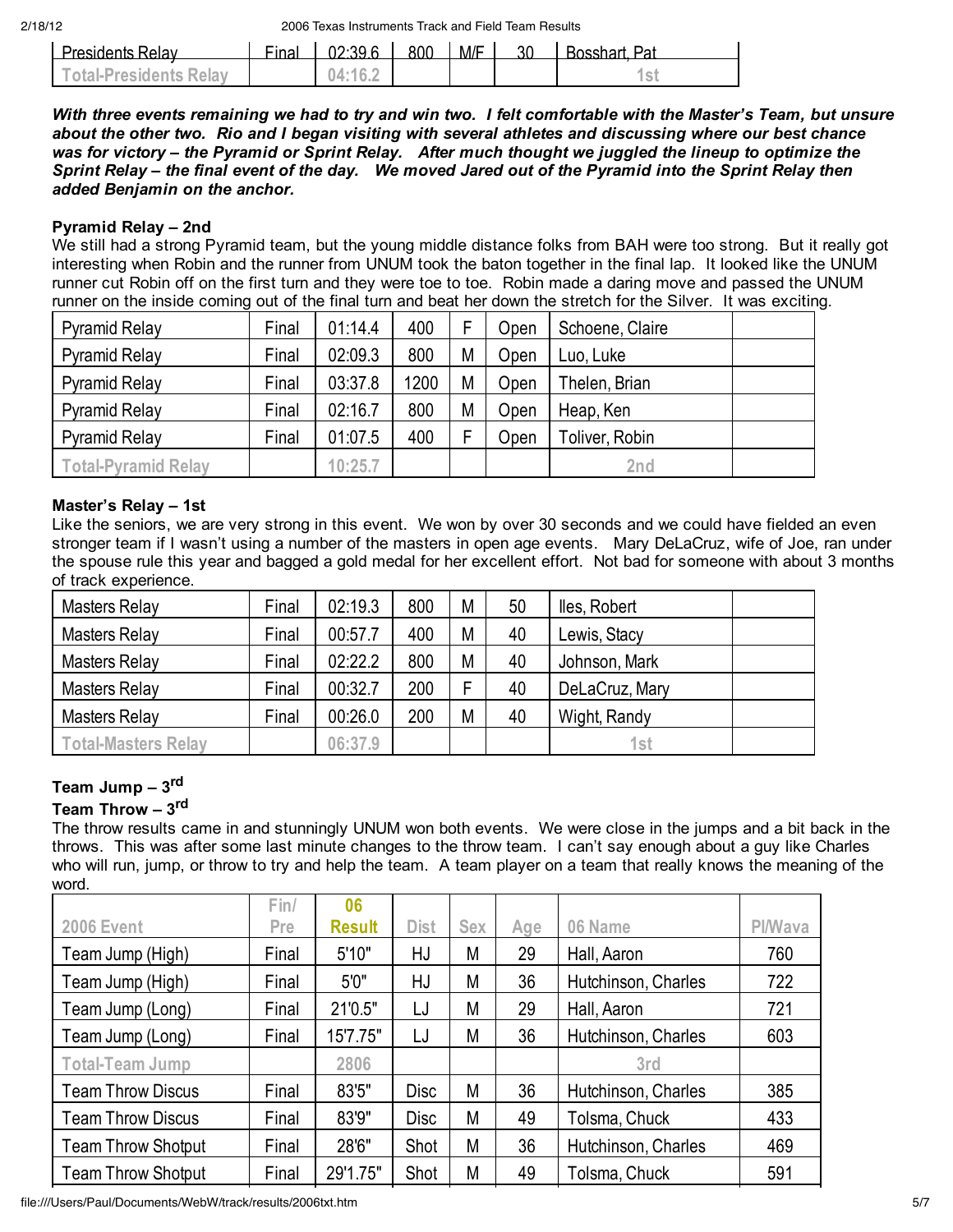|  | hrow<br>.al-T<br>'eam. |  | $\sim -1$ |  |  |  | $\sim$ |  |  |
|--|------------------------|--|-----------|--|--|--|--------|--|--|
|--|------------------------|--|-----------|--|--|--|--------|--|--|

### *The 1st place scores stood at (9) for TI and (8) for BAH with one event remaining. As best I could tell, if BAH won we would be in a deadlock for the title. If we won, it was ours. The sprint relay is always interesting with 6 runners and 5 handoffs.*

The gun went off and so did Mariquita. She blasted out of the blocks and handed off to Loretta. Both were running their third final, but dug deep and put us in great position. Jared showed us that we made the right move putting him in as he blasted a great 400m. Chris Grant, at age 37, ran a sub 50 400m to get us way out front. Joe and Ben ran like the champions they are and carried the team title around the final lap and across the finish. We did it again.

| $Q$ $P$ $I$ $II$ $II$ , $I$ $Q$ $I$ $Q$ $I$ $I$ $I$ |       |         |     |   |      |                   |
|-----------------------------------------------------|-------|---------|-----|---|------|-------------------|
| <b>Sprint Relay</b>                                 | Final | 00:28.6 | 200 | F | 30   | Gordon, Mariquita |
| <b>Sprint Relay</b>                                 | Final | 00:27.8 | 200 | F | Open | Faluade, Loretta  |
| <b>Sprint Relay</b>                                 | Final | 00:52.9 | 400 | M | Open | Girroir, Jared    |
| <b>Sprint Relay</b>                                 | Final | 00:49.6 | 400 | M | Open | Grant, Chris      |
| <b>Sprint Relay</b>                                 | Final | 00:25.7 | 200 | M | 40   | DeLaCruz, Joe     |
| <b>Sprint Relay</b>                                 | Final | 00:23.2 | 200 | M | Open | Sarpong, Benjamin |
| Total-Sprint Relay                                  |       | 03:27.8 |     |   |      | 1st               |

### **Overall Results**

**Sprint Relay – 1st**

| <b>EVENT</b>              | T106           | UNUM06         | BAH06          | Qwest06        | T106    | UNUM06         | BAH06    | Qwest06 |
|---------------------------|----------------|----------------|----------------|----------------|---------|----------------|----------|---------|
| <b>SUB-MASTERS SPRINT</b> | 1              | 3              | 2              |                | 03:57.7 | 04:10.7        | 04:06.4  |         |
| <b>WOMEN'S 5K</b>         | 1              | $\overline{2}$ | 3              |                | 4       | 5              | 6        |         |
| <b>MEN'S 5K</b>           | 2              | 4              | 1              | 3              | 6       | 14             | 6        | 13      |
| <b>WOMEN'S 10K</b>        | 1              | 3              | $\overline{2}$ |                | 4       | $\overline{7}$ | 5        |         |
| <b>MEN'S 10K</b>          | 1              | 3              | $\overline{2}$ |                | 5       | 20             | 6        | 16      |
| <b>SUB-MASTERS</b>        |                |                |                |                |         |                |          |         |
| <b>DISTANCE</b>           | $\overline{2}$ | 3              | 1              |                | 11:51.0 | 12:40.3        | 11:42.6  |         |
| THREE-LAP SPRINT          | $\overline{2}$ | 3              | 1              | 4              | 02:36.6 | 02:45.8        | 02:33.0  | 03:49.6 |
| <b>EXECUTIVE RELAY</b>    | 1              | 3              | $\overline{2}$ |                | 11:54.8 | 18:18.3        | 13:27.0  |         |
| 800 METER RELAY 4x200     | 1              |                | 3              | $\overline{2}$ | 01:46.8 |                | 01:57.2  | 01:49.4 |
| <b>SENIORS' RELAY</b>     | 1              | 3              | $\overline{2}$ |                | 04:56.9 | 07:24.8        | 06:16.7  |         |
| <b>WOMEN'S RELAY</b>      | $\overline{2}$ | 1              | 3              |                | 05:15.1 | 05:14.8        | 05:46.8  |         |
| <b>DISTANCE RELAY</b>     | 2              | 3              | 1              |                | 31:16.6 | 36:22.8        | 30:15.9  |         |
| <b>PYRAMID</b>            | $\overline{2}$ | 3              | 1              |                | 10:25.7 | 10:26.4        | 10:04:06 |         |
| PRESIDENTS' RELAY         | 1              | $\overline{2}$ |                |                | 04:16.2 | 04:45.1        |          |         |
| 4X100 METER RELAY         | $\overline{2}$ | 3              | 1              | 4              | 54.36   | 55.31          | 51.4     | 57.09   |
| <b>MENS MILE</b>          | 3              | $\overline{2}$ | 1              |                | 11:13.9 | 10:25.0        | 09:47.2  |         |
| <b>TEAM JUMP</b>          | 3              | 1              | $\overline{2}$ |                | 2806    | 2819           | 2921     |         |
| <b>TEAM THROW</b>         | 3              | 1              | $\overline{2}$ |                | 1878    | 2256           | 2216     |         |
| <b>MASTERS RELAY</b>      | 1              | 3              | $\overline{2}$ |                | 06:37.9 | 08:09.0        | 07:10.7  |         |
| <b>SPRINT RELAY</b>       | 1              | 3              | $\overline{c}$ |                | 03:27.8 | 03:47.6        | 03:35.9  |         |
| <b>WOMEN'S 800M</b>       | 3              | $\overline{2}$ | 1              |                | 06:04.4 | 05:25.1        | 05:21.0  |         |
| 1st                       | 10             | 3              | 8              |                |         |                |          |         |
| 2nd                       | 7              | 4              | 9              |                |         |                |          |         |
| 3rd                       | 4              | 12             | 3              |                |         |                |          |         |

#### **Summary and Farewell**

At the beginning of the season I announced that win or lose I was going to step aside as team captain after this season. It has been an incredible 8 years but it's time for someone else to take the reins of this great team. In our run of 7 consecutive titles there are three that really stand out: 2000 – the year we edged out Qwest to win the first